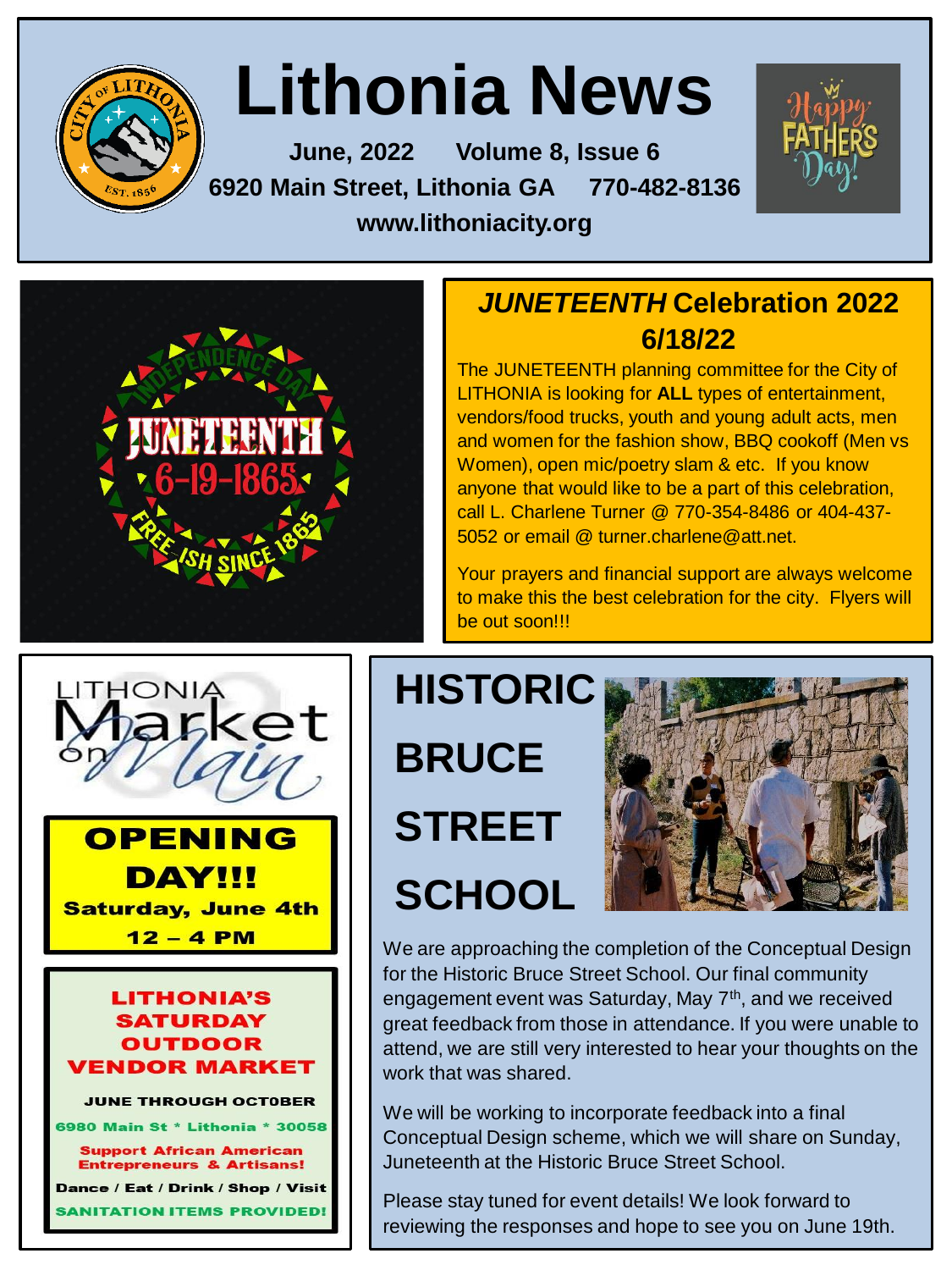

## **Line Dancing**

**Wednesday, June 15 11:00am - 12:30pm**

### **[Lithonia-Davidson Library](https://events.dekalblibrary.org/event/6673254#branch)**

Celebrate Juneteenth and Black Music month. Boogie to old school and new school music and learn how to line dance! Funding provided by the DeKalb Library Foundation.

## **PaintBlast & Chill**

**Wednesday, June 22 11:00am - 12:30pm**

#### **[Lithonia-Davidson Library](https://events.dekalblibrary.org/event/6675731#branch)**

"Messy Fun for all ages. Paint using tempera paint and play to create art on a canvas. This is a group activity that builds communication and community while having lots of fun!

Participants will be able to keep their canvases. Funded by DeKalb Library Foundation

## Commissioner Mereda Davis Johnson

is sponsoring a

## **COVID-19 VACCINE CLINIC**

Sunday, June 5, 2022

 $9:00$  a.m.  $-2$  p.m.

New Bethel AME Church

8350 Rockbridge Road

Lithonia, GA 30058

\$100 Gift Cards will be provided to those who receive their COVID-19 Vaccinations (first come, first served)

Moderna, Johnson & Johnson & Pfizer available Bring vaccine card if this is not your initial dose MASKS ARE REQUIRED

FISH � FRIES ���� COLE SLAW ���� BREAD



## FISH FRY LITHONIA FIRST UNITED METHODIST CHURCH

FACEBOOK.COM/<br>
LITHONIAFIRSTUNITEDMETHODISTCHURCH 3099 STONE MOUNTAIN ST<br>LITHONIA, GA 30058

**JUNE 10** 12PM-8PM

strive to benefit the Lithonia community<br>with our ministry of open doors and

- Rev. Jeffery O'neal, Pastor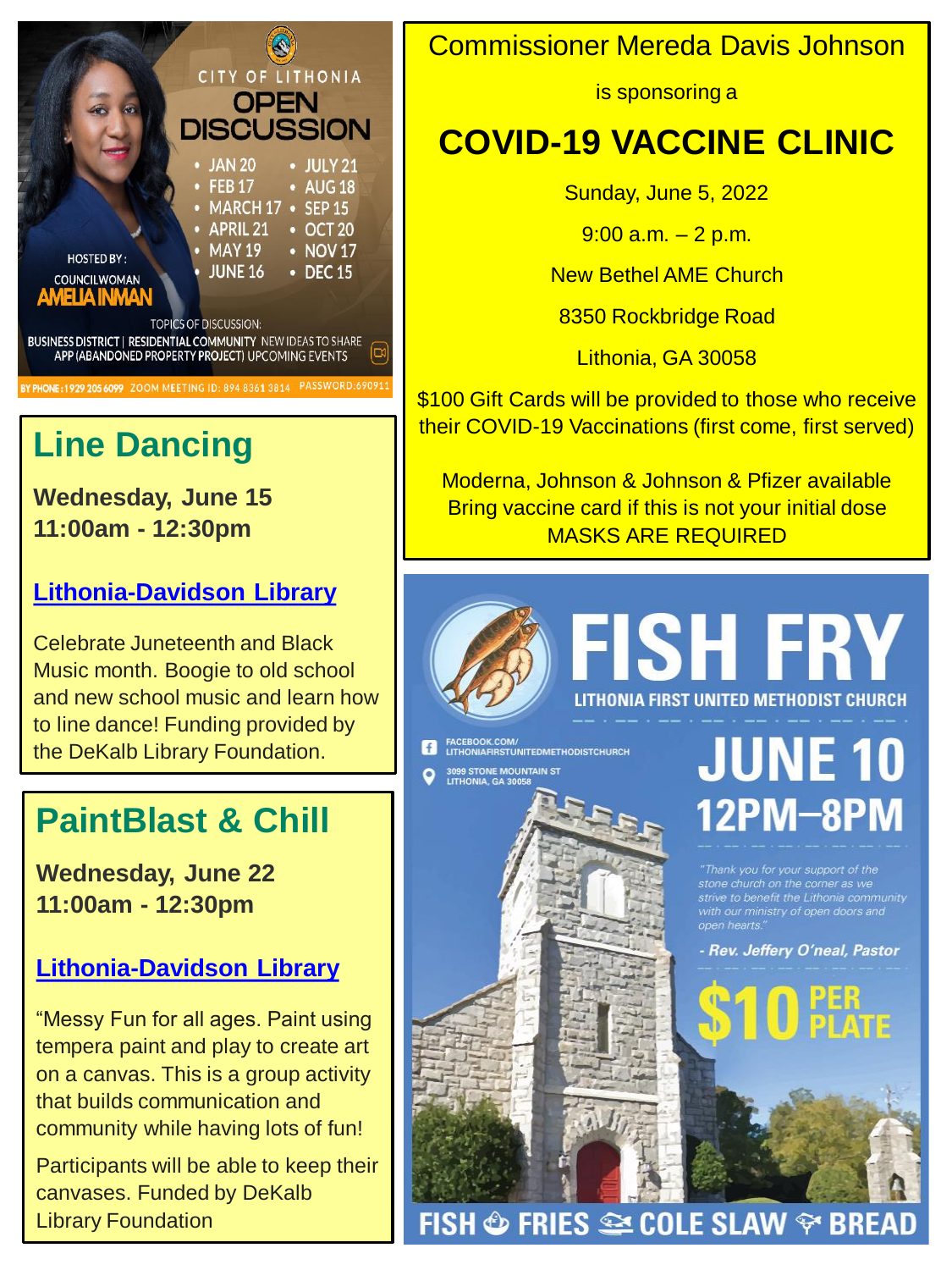

# **OPENING DAY!!! Saturday, June 4th**  $12 - 4$  PM

## **LITHONIA'S SATURDAY OUTDOOR VENDOR MARKET**

**JUNE THROUGH OCTOBER** 

6980 Main St \* Lithonia \* 30058

**Support African American Entrepreneurs & Artisans!** 

Dance / Eat / Drink / Shop / Visit

**SANITATION ITEMS PROVIDED!**